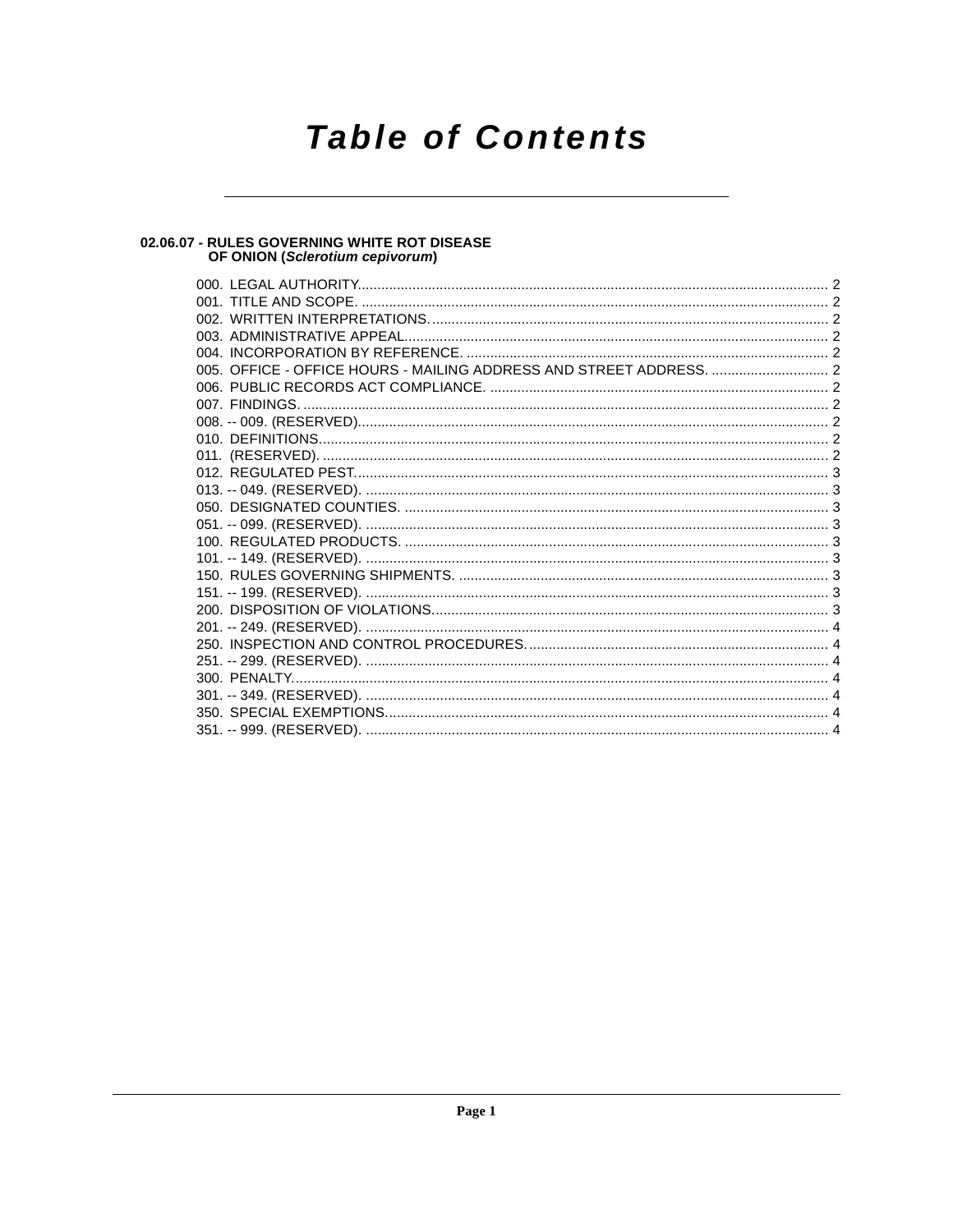#### **IDAPA 02 TITLE 06 CHAPTER 07**

# **02.06.07 - RULES GOVERNING WHITE ROT DISEASE OF ONION (Sclerotium cepivorum)**

### <span id="page-1-1"></span><span id="page-1-0"></span>**000. LEGAL AUTHORITY.**

This chapter is adopted under the legal authority of Title 22, Chapter 20, Idaho Code. (5-3-03)

#### <span id="page-1-2"></span>**001. TITLE AND SCOPE.**

**01. Title**. The title of this chapter is IDAPA 02.06.07, "Rules Governing White Rot Disease of Onion (*Sclerotium cepivorum*)". (5-3-03)

**02. Scope**. This chapter has the following scope: these rules will govern procedures for planting, movement and sale of Allium species in designated counties in Idaho. These rules will also govern the movement of machinery, tools or equipment into designated counties in Idaho as defined in Section 050. The official citation of this chapter is IDAPA 02.06.07.000 et seq. For example, the citation for this Section is IDAPA 02.06.07.00 chapter is IDAPA 02.06.07.000 et seq. For example, the citation for this Section is IDAPA 02.06.07.001.

#### <span id="page-1-3"></span>**002. WRITTEN INTERPRETATIONS.**

There are no written interpretations of these rules. (5-3-03)

#### <span id="page-1-4"></span>**003. ADMINISTRATIVE APPEAL.**

There is no provision for administrative appeal before the Idaho State Department of Agriculture under this chapter.  $(5-3-03)$ 

#### <span id="page-1-5"></span>**004. INCORPORATION BY REFERENCE.**

There are no documents incorporated by reference in this chapter. (5-3-03)

# <span id="page-1-6"></span>**005. OFFICE - OFFICE HOURS - MAILING ADDRESS AND STREET ADDRESS.**

**01. Office Hours**. Office hours are 8 a.m. to 5 p.m. Mountain Time, Monday through Friday, except holidays designated by the State of Idaho. (5-3-03)

**02.** Mailing Address. The mailing address for the central office is Idaho State Department of are P.O. Box 790. Boise. Idaho 83701. (5-3-03) Agriculture, P.O. Box 790, Boise, Idaho 83701.

**03. Street Address**. The central office is located at 2270 Old Penitentiary Road, Boise, Idaho 83712. (5-3-03)

#### <span id="page-1-7"></span>**006. PUBLIC RECORDS ACT COMPLIANCE.**

These rules are public records available for inspection and copying at the Department and the State Law Library.  $(5-3-03)$ 

#### <span id="page-1-8"></span>**007. FINDINGS.**

Once established this disease will seriously affect onion production and is virtually impossible to eradicate and known to be able to exist in the soil for up to thirty (30) years. The adoption of these rules will help prevent the introduction of the fungal disease known as onion white rot into the commercial onion growing areas of the state.

(5-3-03)

#### <span id="page-1-9"></span>**008. -- 009. (RESERVED).**

#### <span id="page-1-12"></span><span id="page-1-10"></span>**010. DEFINITIONS.**

The Department adopts the definitions set forth in Section 22-2005, Idaho Code. (5-3-03)

#### <span id="page-1-11"></span>**011. (RESERVED).**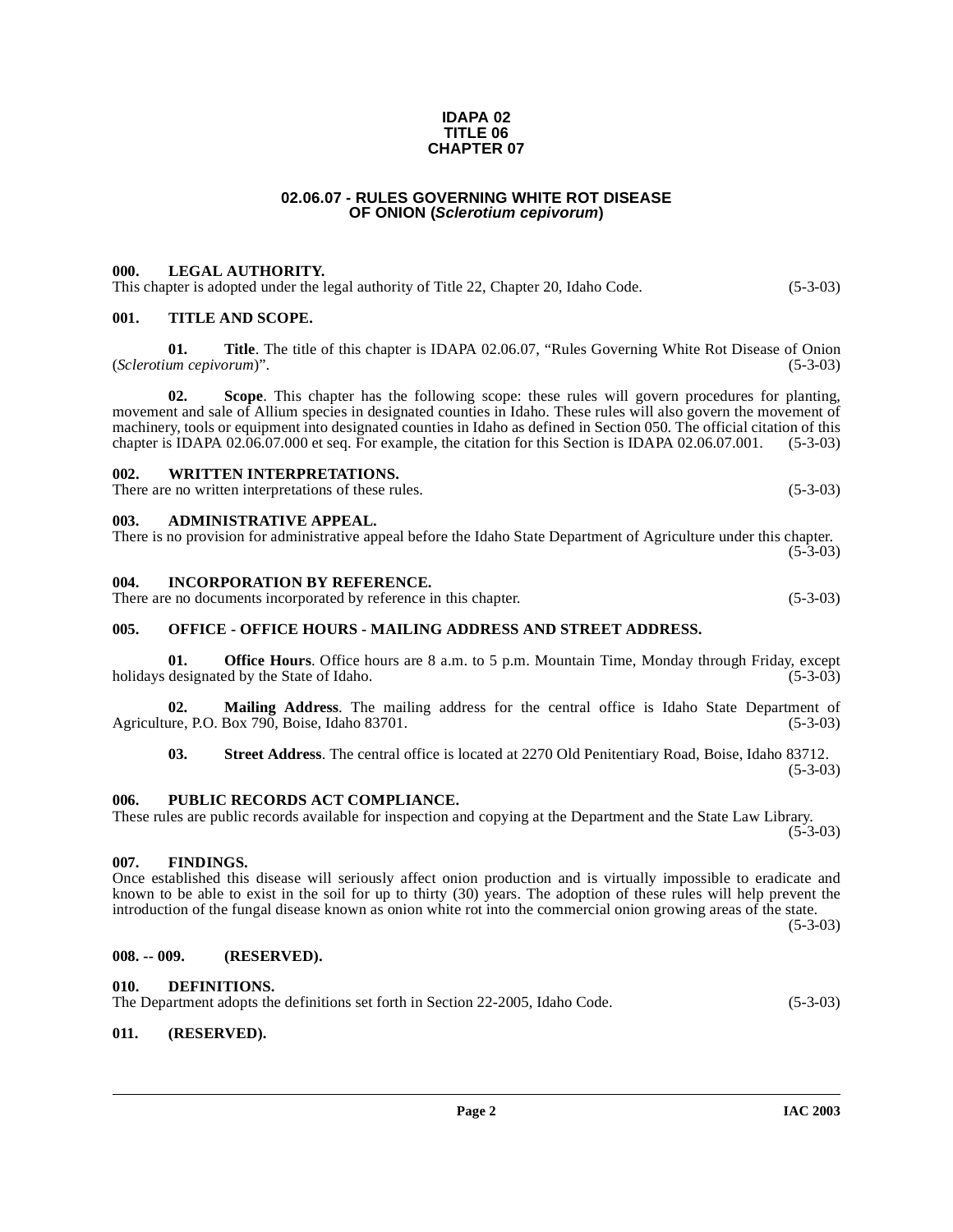have been previously used, in any manner on fields outside the designated counties, where the host plants named in Section 100 have ever been cultivated. (7-1-93) Section 100 have ever been cultivated.

**06. Cleaning Machinery, Tools and Equipment**. Machinery, tools, or equipment may be imported or moved into the designated counties if they are first steam cleaned and disinfested to the satisfaction of and with the prior approval of the Director. The cleaning shall include the complete removal of all soil by the use of steam under pressure. Disinfestation shall be accomplished as specified by the Director. For the purpose of these rules, machinery, tools and equipment shall include but are not limited to farm trucks, harvesters, and tillage equipment. (7-1-93)

<span id="page-2-15"></span>**07. Exemptions**. Machinery, tools or equipment utilized in Malheur County, Oregon, are exempt from the prohibition in Subsections 150.05 and 150.06. ( $(7-1-93)$ )

<span id="page-2-10"></span>**08.** Authority Of Director. The Director may stop the movement into or within any designated county of any machinery, tools, or equipment which have not been cleaned and disinfested as provided for in Subsection 150.06 until such machinery, tools and equipment are so cleaned and disinfested. (7-1-93)  $150.06$  until such machinery, tools and equipment are so cleaned and disinfested.

#### <span id="page-2-7"></span>**151. -- 199. (RESERVED).**

# <span id="page-2-14"></span><span id="page-2-8"></span>**200. DISPOSITION OF VIOLATIONS.**

Any plant material, plant products or machinery, tools or equipment, imported into any designated county in violation

# **IDAHO ADMINISTRATIVE CODE IDAPA 02.06.07 - Rules Governing**

#### <span id="page-2-17"></span><span id="page-2-0"></span>**012. REGULATED PEST.**

Onion white rot (Sclerotium cepivorum). (5-3-03)

#### <span id="page-2-1"></span>**013. -- 049. (RESERVED).**

#### <span id="page-2-13"></span><span id="page-2-2"></span>**050. DESIGNATED COUNTIES.**

Ada, Bingham, Blaine, Boise, Bonneville, Canyon, Cassia, Elmore, Gem, Gooding, Jefferson, Jerome, Lincoln, Madison, Minidoka, Owyhee, Payette, Power, Twin Falls, and Washington Counties, state of Idaho. (7-1-93) Madison, Minidoka, Owyhee, Payette, Power, Twin Falls, and Washington Counties, state of Idaho.

### <span id="page-2-3"></span>**051. -- 099. (RESERVED).**

#### <span id="page-2-18"></span><span id="page-2-4"></span>**100. REGULATED PRODUCTS.**

Bulbs, sets, or seedlings of onion, garlic, leek, chive, shallot or other Allium species, including all ornamental Allium species, for planting purposes, and all machinery, tools, and equipment used in the production of Allium species. (7-1-93)

<span id="page-2-5"></span>**101. -- 149. (RESERVED).**

# <span id="page-2-19"></span><span id="page-2-6"></span>**150. RULES GOVERNING SHIPMENTS.**

<span id="page-2-20"></span>**Shipment For Planting Purposes**. No person shall import into the designated counties bulbs, sets or seedlings of onion, garlic, leek, chives, shallots or other Allium species, including ornamentals, for planting<br>purposes except as provided in Subsections 150.02 through 150.04 purposes except as provided in Subsections 150.02 through 150.04.

<span id="page-2-12"></span>**02. Designated Counties**. Allium production within the designated counties shall be limited to production from seed, or from vegetative propagative material produced from seed within the designated counties. Bulbs, sets or seedlings of Allium species produced within the designated counties then exported from the designated counties for processing or other purposes cannot be returned to the designated counties for planting purposes.

(7-1-93)

<span id="page-2-21"></span>**03. Vegetative Propagative Material**. Vegetative propagative material, produced under aseptic conditions, may be brought into the designated counties if an exemption is granted by the Director, or his designated agent, Idaho Department of Agriculture, hereinafter referred to as "Director". (7-1-93) agent, Idaho Department of Agriculture, hereinafter referred to as "Director".

**04. Allium Exemption**. Bulbs, sets, or seedlings of Allium species, for planting purposes, produced in Malheur County, Oregon, and regulated by similar rules are exempt from the restrictions of Subsection 150.01.

person shall, in any manner, import or move into the designated counties any machinery, tools, or equipment, which

<span id="page-2-16"></span><span id="page-2-11"></span><span id="page-2-9"></span>**05. Machinery, Tools And Equipment**. Except as provided in Subsections 150.06 and 150.07, no

(7-1-93)

**White Rot Disease of Onion**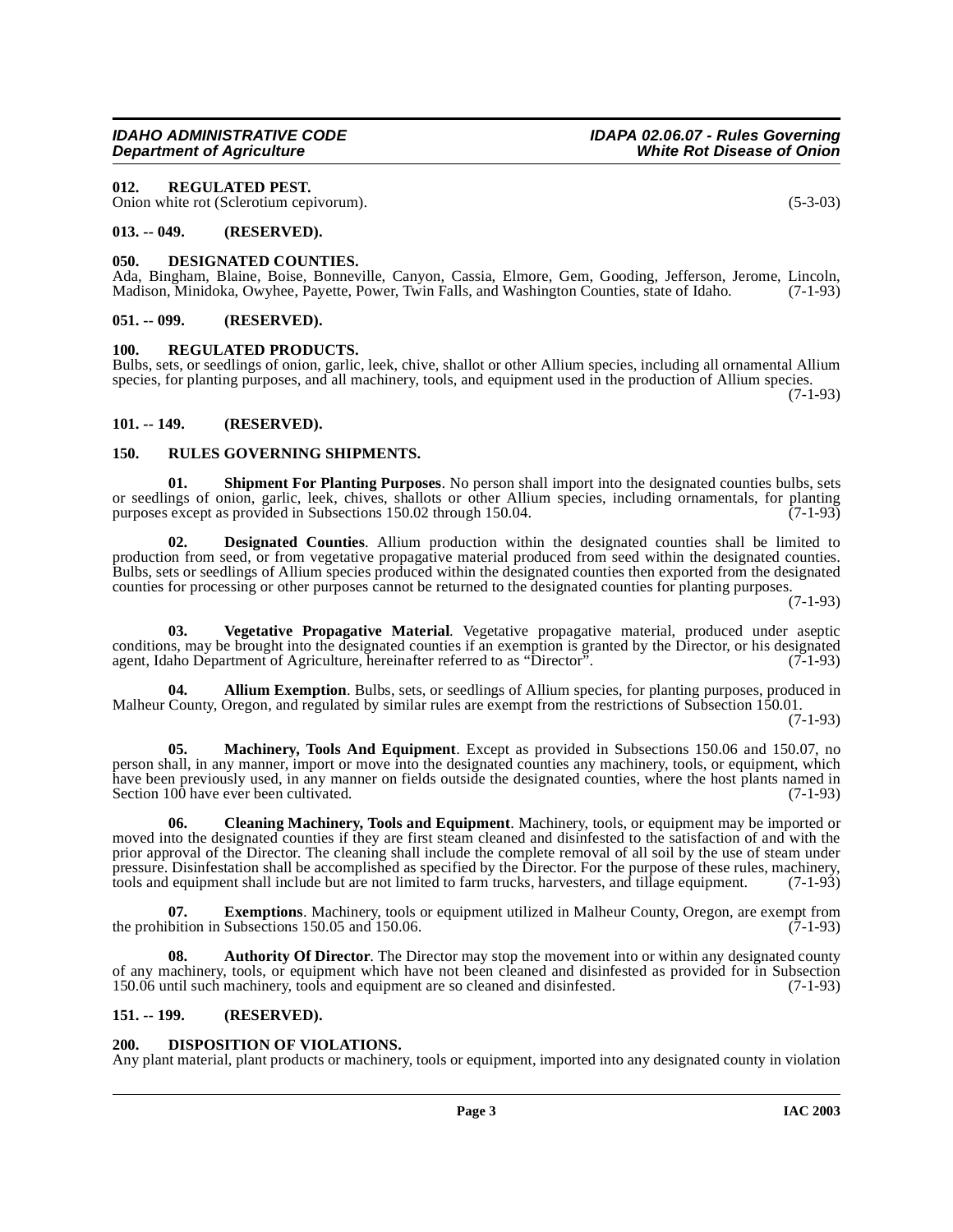of these rules shall immediately be sent out of the county and all counties specified in Section 050 or destroyed at the option and expense of the owner or owners, his or their agents and under the direction of the Directo option and expense of the owner or owners, his or their agents and under the direction of the Director.

# <span id="page-3-0"></span>**201. -- 249. (RESERVED).**

#### <span id="page-3-8"></span><span id="page-3-1"></span>**250. INSPECTION AND CONTROL PROCEDURES.**

<span id="page-3-9"></span>**01. Inspection**. The Director may inspect any regulated product or regulated product planting areas within the designated counties during any time of the year to determine if the disease organism is present therein. If the Director finds that any of the regulated products enumerated in Section 100, whether or not being transported, or any fields are infested with the disease organism, he shall, by written control order, delivered or mailed to the grower and/or land owner, direct the control of the infestation, and may, prior to issuance of the order, seize any infected regulated products which are separated from the land on which grown.  $(7-1-93)$ regulated products which are separated from the land on which grown.

<span id="page-3-10"></span>**02. Movement**. Movement of such regulated products within the designated counties or removal of such from the designated counties may be carried out only with the Director's prior approval and under his supervision. (7-1-93) supervision.  $(7-1-93)$ 

**03. Controls**. Control methods used shall be only those approved by the Director and may include but mited to the following directives: (7-1-93) are not limited to the following directives:

<span id="page-3-7"></span>**a.** Any infected regulated products shall be destroyed. (7-1-93)

**b.** A directive that a specific part or all of any infested area shall be taken out of Allium species production. (7-1-93) production.  $(7-1-93)$ 

**c.** Any infested area shall be fenced, properly diked to prevent runoff or irrigation or rainwater, and o an approved crop which will prevent soil erosion and will not require annual tillage. (7-1-93) planted to an approved crop which will prevent soil erosion and will not require annual tillage.

**d.** The pasturing of animals on any infested area shall be prohibited. (7-1-93)

**e.** Equipment, tools and machinery used on an infested area shall be cleaned and disinfested prior to from said area. (7-1-93) removal from said area.

#### <span id="page-3-2"></span>**251. -- 299. (RESERVED).**

<span id="page-3-3"></span>**300. PENALTY.**

Any person violating the provisions of these rules shall be subject to the penalty provisions of Title 22, Chapter 20, Idaho Code. (5-3-03) Idaho Code. (5-3-03)

# <span id="page-3-4"></span>**301. -- 349. (RESERVED).**

#### <span id="page-3-11"></span><span id="page-3-5"></span>**350. SPECIAL EXEMPTIONS.**

The Director may, with the consent of the owner, allow use of an infested growing area as an experimental plot in cooperation with the University of Idaho for onion white rot research. (7-1-93) cooperation with the University of Idaho for onion white rot research.

<span id="page-3-6"></span>**351. -- 999. (RESERVED).**